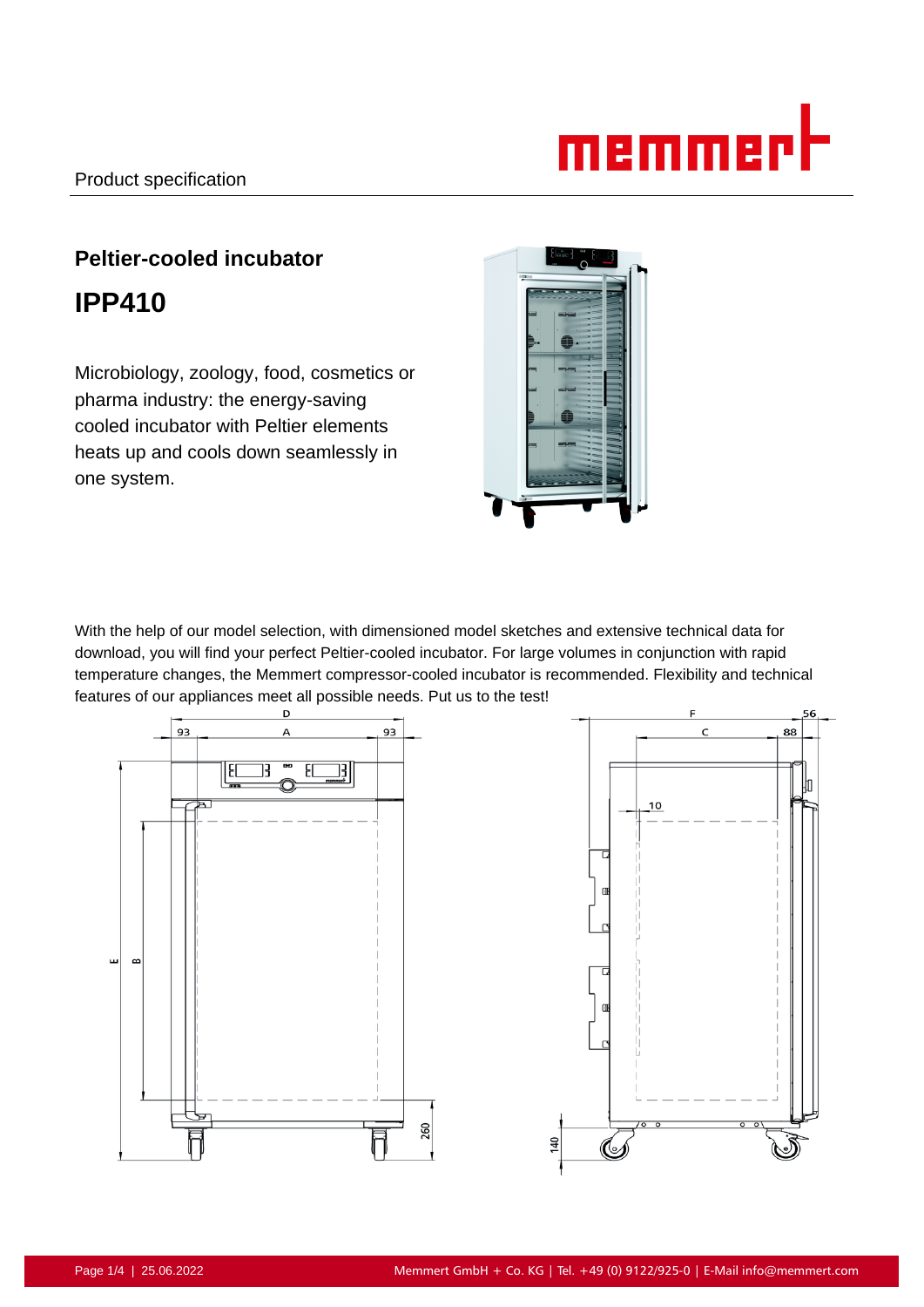# **Temperature**

| Setting temperature range              | 0 to $+70$ °C                                                                    |
|----------------------------------------|----------------------------------------------------------------------------------|
| Working temperature range              | with light: $+10$ to $+40$ °C                                                    |
| Working temperature range              | without light: from 0 (at least 20 below ambient temperature) to $+70^{\circ}$ C |
| <b>Setting accuracy</b><br>temperature | 0.1 °C                                                                           |
| <b>Temperature sensor</b>              | 1 Pt100 sensor DIN class A in 4-wire-circuit                                     |

#### **Control technology**

| Language setting             | German, English, Spanish, French, Polish, Czech, Hungarian                                                               |
|------------------------------|--------------------------------------------------------------------------------------------------------------------------|
| <b>ControlCOCKPIT</b>        | SingleDISPLAY. Adaptive multifunctional digital PID-microprocessor controller with high-definition<br>TFT-colour display |
| Timer                        | Digital backwards counter with target time setting, adjustable from 1 minute to 99 days                                  |
| <b>Function SetpointWAIT</b> | the process time does not start until the set temperature is reached                                                     |
| Calibration                  | three freely selectable temperature values                                                                               |
| adjustable parameters        | temperature (Celsius or Fahrenheit), programme time, time zones, summertime/wintertime                                   |

#### **Ventilation**

| Convection | forced ventilation by Peltier fan |
|------------|-----------------------------------|

#### **Communication**

| <b>Documentation</b> | programme stored in case of power failure                                                                                                                                                                                       |
|----------------------|---------------------------------------------------------------------------------------------------------------------------------------------------------------------------------------------------------------------------------|
| Programming          | AtmoCONTROL software for reading out, managing and organising the data logger via Ethernet<br>interface (temporary trial version can be downloaded). USB stick with AtmoCONTROL software<br>available as accessory (on demand). |

| <b>Safety</b>         |                                                                                  |
|-----------------------|----------------------------------------------------------------------------------|
| Temperature control   | adjustable electronic overtemperature monitor and mechanical temperature limiter |
| Autodiagnostic system | for fault analysis                                                               |
|                       |                                                                                  |

# **Heating concept**

**Peltier** energy-saving Peltier heating-/cooling system integrated in the rear (heat pump principle)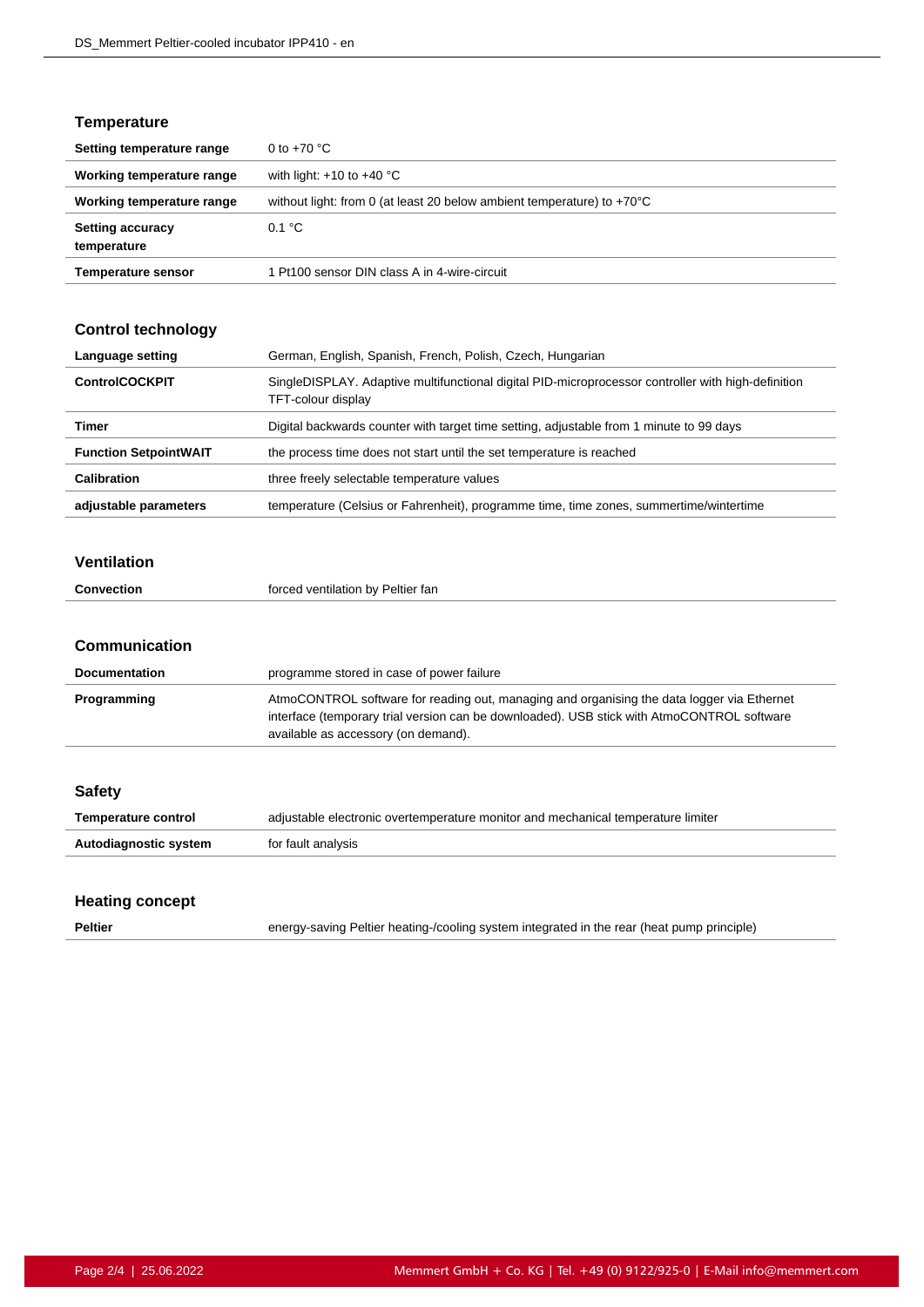# **Standard equipment**

| Door                          | fully insulated stainless steel door with 2-point locking (compression door lock) |
|-------------------------------|-----------------------------------------------------------------------------------|
| <b>Internals</b>              | 2 stainless steel grid(s), electropolished                                        |
| Works calibration certificate | for +10°C and +37°C                                                               |
| Door                          | inner glass door                                                                  |

# **Stainless steel interior**

| <b>Dimensions</b>         | $W_{(A)}$ x h <sub>(B)</sub> x d <sub>(C)</sub> : 640 x 1200 x 500 mm (d less 10 mm for fan - Peltier) |
|---------------------------|--------------------------------------------------------------------------------------------------------|
| Volume                    | 384 I                                                                                                  |
| Max. number of internals  | 14                                                                                                     |
| Max. loading of chamber   | 200 kg                                                                                                 |
| Max. loading per internal | 20 kg                                                                                                  |
|                           |                                                                                                        |

# **Textured stainless steel casing**

| <b>Dimensions</b> | $w_{(D)}$ x h <sub>(E)</sub> x d <sub>(F)</sub> : 824 x 1720 x 756 mm (d +56mm door handle) |
|-------------------|---------------------------------------------------------------------------------------------|
| Installation      | on lockable castors                                                                         |
| Housing           | rear zinc-plated steel                                                                      |

#### **Electrical data**

| Voltage                | 230 V, 50/60 Hz |
|------------------------|-----------------|
| <b>Electrical load</b> | approx. 900 W   |
| Voltage                | 115 V, 50/60 Hz |
| <b>Electrical load</b> | approx. 900 W   |

#### **Ambient conditions**

| Set Up                     | The distance between the wall and the rear of the appliance must be at least 15 cm. The clearance<br>from the ceiling must not be less than 20 cm and the side clearance from walls or nearby appliances<br>must not be less than 5 cm. |
|----------------------------|-----------------------------------------------------------------------------------------------------------------------------------------------------------------------------------------------------------------------------------------|
| <b>Ambient temperature</b> | 16 °C to 40 °C                                                                                                                                                                                                                          |
| Humidity rh                | max. 70 %, non-condensing                                                                                                                                                                                                               |
| Altitude of installation   | max. 2,000 m above sea level                                                                                                                                                                                                            |
| Overvoltage category       | Ш                                                                                                                                                                                                                                       |
| <b>Pollution degree</b>    |                                                                                                                                                                                                                                         |